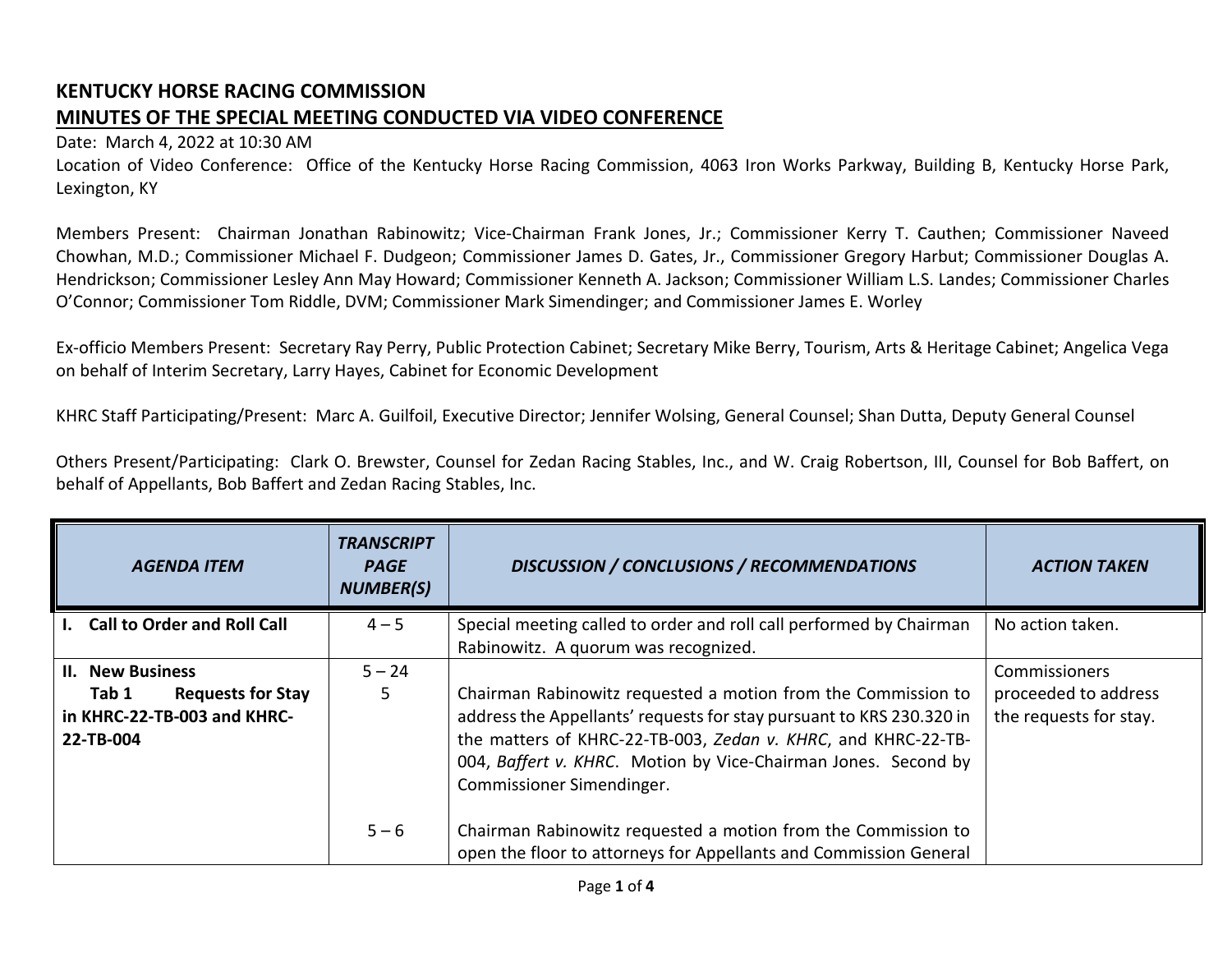| <b>AGENDA ITEM</b>                                              | <b>TRANSCRIPT</b><br><b>PAGE</b><br><b>NUMBER(S)</b> | <b>DISCUSSION / CONCLUSIONS / RECOMMENDATIONS</b>                                                                                                                                                     | <b>ACTION TAKEN</b>                                                                         |
|-----------------------------------------------------------------|------------------------------------------------------|-------------------------------------------------------------------------------------------------------------------------------------------------------------------------------------------------------|---------------------------------------------------------------------------------------------|
|                                                                 |                                                      | Counsel, Jennifer Wolsing. Motion by Commissioner Hendrickson.<br>Second by Commissioner Landes.<br>Chairman Rabinowitz opened the floor to Appellants' counsel and                                   |                                                                                             |
|                                                                 |                                                      | Ms. Wolsing stating that each would be afforded up to 10 minutes<br>to address the Commission.                                                                                                        |                                                                                             |
|                                                                 | $6 - 14$                                             | Mr. Brewster addressed the Commission on behalf of the<br>Appellants.                                                                                                                                 |                                                                                             |
|                                                                 | $14 - 20$                                            | Counsel for the Commission, Ms. Wolsing, addressed the<br>Commission.                                                                                                                                 |                                                                                             |
| <b>III. Executive Session</b>                                   | $20 - 24$                                            |                                                                                                                                                                                                       | Chairman Rabinowitz                                                                         |
| During the meeting on                                           | $20 - 21$                                            | Chairman Rabinowitz requested a motion from the Commission to                                                                                                                                         | called for a vote convene                                                                   |
| March 4, 2022 the Commission                                    |                                                      | convene in closed session to discuss proposed or pending litigation                                                                                                                                   | in closed session.                                                                          |
| will go into closed session                                     |                                                      | against or on behalf of the agency as permitted by KRS Chapter                                                                                                                                        | Motion carried with no                                                                      |
| pursuant to KRS $61.810(1)(c)$ to<br>discuss pending litigation |                                                      | Motion by Vice-Chairman Jones.<br>$61.810(1)(c)$ .<br>Second by<br>Commissioner Simendinger.                                                                                                          | objections or<br>abstentions.                                                               |
|                                                                 |                                                      | <b>EXECUTIVE SESSION</b>                                                                                                                                                                              |                                                                                             |
|                                                                 | $21 - 22$                                            | Chairman Rabinowitz requested a motion from the Commission to<br>reconvene in open session. Motion by Commissioner Hendrickson.<br>Second by Commission Chowhan.                                      | Chairman Rabinowitz<br>called for a vote to<br>reconvene in open<br>session. Motion carried |
|                                                                 |                                                      | <b>RETURN TO OPEN SESSION</b>                                                                                                                                                                         | with no objections or<br>abstentions.                                                       |
|                                                                 | $22 - 24$                                            | Upon returning to open session, Chairman Rabinowitz requested a<br>motion from the Commission to address the requests for stay in<br>administrative proceedings, Zedan v. KHRC, Administrative Action | Chairman Rabinowitz<br>conducted a roll call<br>vote. Motion carried to                     |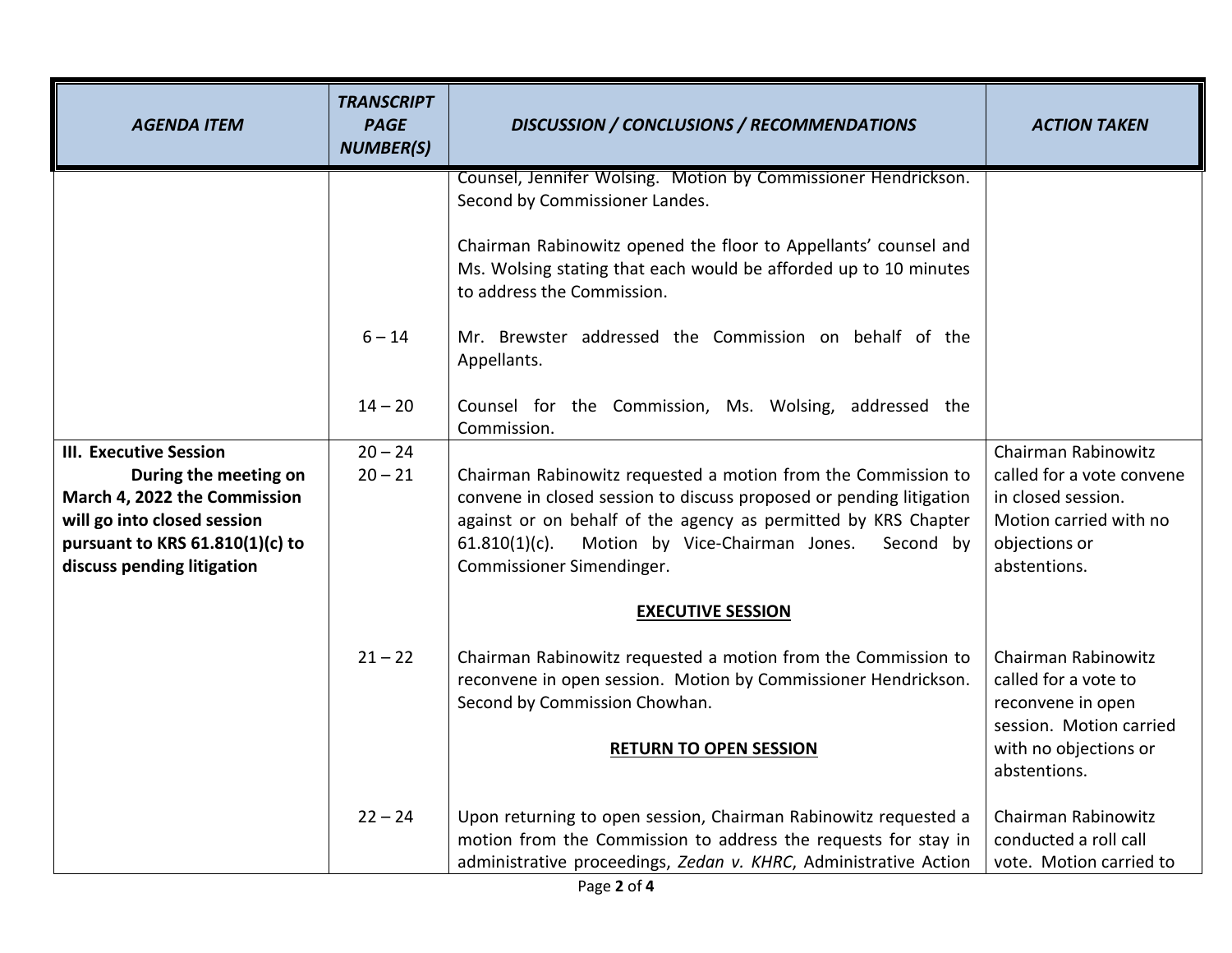| <b>AGENDA ITEM</b> | <b>TRANSCRIPT</b><br><b>PAGE</b><br><b>NUMBER(S)</b> | <b>DISCUSSION / CONCLUSIONS / RECOMMENDATIONS</b>                  | <b>ACTION TAKEN</b>                                  |
|--------------------|------------------------------------------------------|--------------------------------------------------------------------|------------------------------------------------------|
|                    |                                                      | No. KHRC-22-TB-003; and Baffert v. KHRC, Administrative Action No. | deny the Appellants'                                 |
|                    |                                                      | KHRC-22-TB-004. Motion by Vice Chairman Jones. Second by           | request for stays by a 10-                           |
|                    |                                                      | <b>Commissioner Gates.</b>                                         | 0 vote, with 3                                       |
|                    |                                                      | Chairman Rabinowitz stated a roll call vote would be conducted. He | Commissioners                                        |
|                    |                                                      |                                                                    | abstaining and 1<br>Commissioner not                 |
|                    |                                                      | instructed Commissioners to vote "Yes" if in favor of granting the |                                                      |
|                    |                                                      | stays or "No" if opposed to granting the stays.                    | voting, as follows:<br><b>Commissioner Jones: No</b> |
|                    |                                                      | Roll call vote was conducted.                                      | <b>Commissioner Cauthen:</b>                         |
|                    |                                                      |                                                                    | Abstain                                              |
|                    |                                                      |                                                                    | <b>Commissioner Chowhan:</b>                         |
|                    |                                                      |                                                                    | No                                                   |
|                    |                                                      |                                                                    | <b>Commissioner Dudgeon:</b>                         |
|                    |                                                      |                                                                    | <b>No</b>                                            |
|                    |                                                      |                                                                    | <b>Commissioner Gates: No</b>                        |
|                    |                                                      |                                                                    | <b>Commissioner Harbut:</b>                          |
|                    |                                                      |                                                                    | <b>No</b>                                            |
|                    |                                                      |                                                                    | Commissioner                                         |
|                    |                                                      |                                                                    | Hendrickson: No                                      |
|                    |                                                      |                                                                    | <b>Commissioner Howard:</b>                          |
|                    |                                                      |                                                                    | Abstain                                              |
|                    |                                                      |                                                                    | <b>Commissioner Jackson:</b>                         |
|                    |                                                      |                                                                    | No                                                   |
|                    |                                                      |                                                                    | <b>Commissioner Landes:</b>                          |
|                    |                                                      |                                                                    | <b>No</b>                                            |
|                    |                                                      |                                                                    | Commissioner O'Connor:                               |
|                    |                                                      |                                                                    | Abstain                                              |
|                    |                                                      |                                                                    | <b>Commissioner Riddle: No</b>                       |
|                    |                                                      |                                                                    | response and did not<br>vote                         |
|                    |                                                      |                                                                    |                                                      |